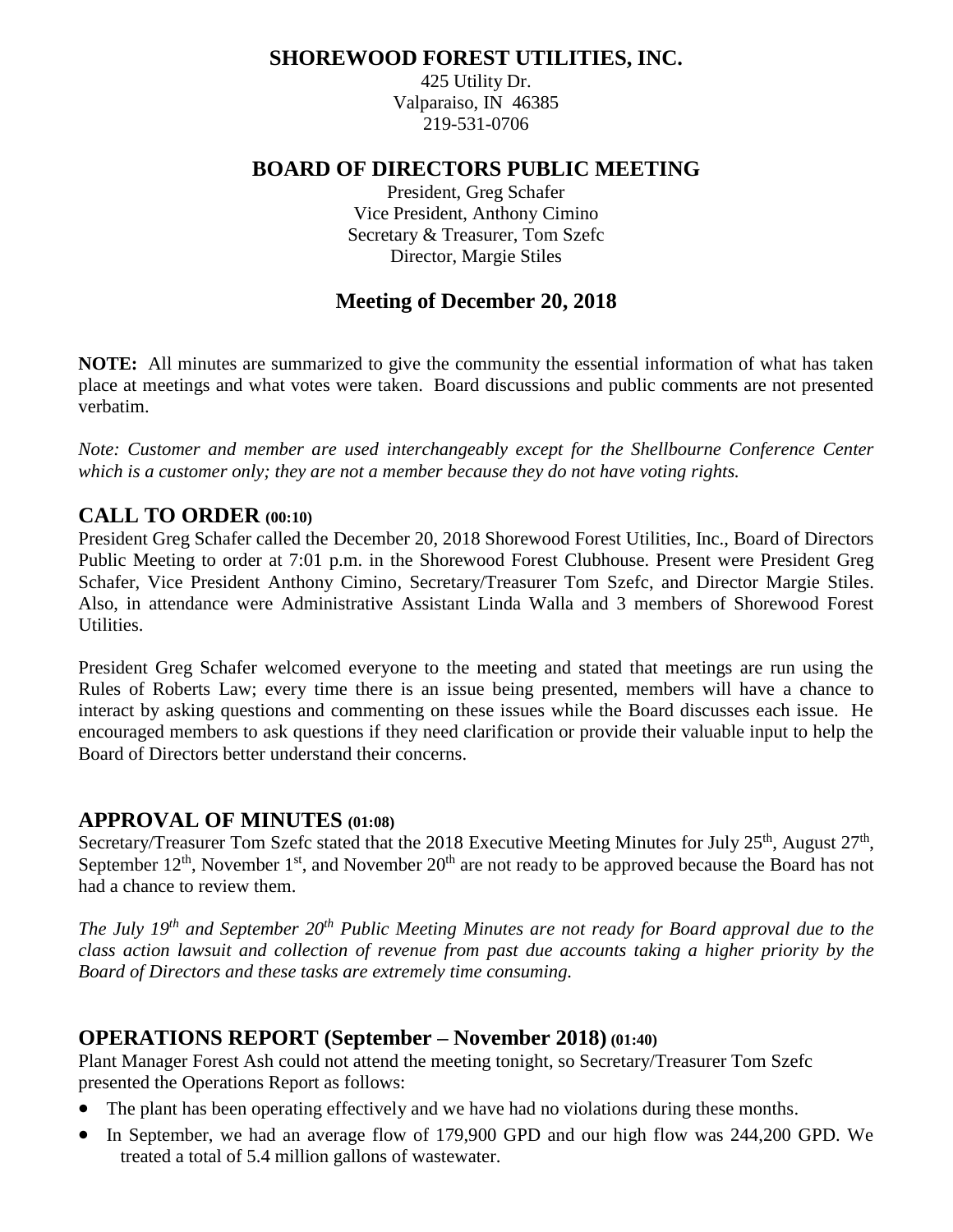• The following are the National Pollutant Discharge Elimination System (NPDES) permit monthly average limits and the lab results of our influent and effluent:

| <b>SEPTEMBER</b>  | <b>INCOMING</b> (Av) |      | <b>OUT GOING (Av)</b> |      | I.D.E.M. (Limits) |             |  |
|-------------------|----------------------|------|-----------------------|------|-------------------|-------------|--|
|                   | lbs.                 | mg/1 | lbs.                  | mg/1 | lbs.              | mg/l        |  |
| <b>CBOD</b>       | 898.6                | 580  | 5.6                   | 3.7  | 37.6              | 10          |  |
| <b>TSS</b>        | 892.6                | 562  | 4.1                   | 2.8  | 45.1              | 45.1        |  |
| <b>AMMONIA</b>    |                      | 20.5 |                       | 0.2  |                   | 1.2         |  |
| <b>PHOSPHORUS</b> |                      | 8.0  |                       | 0.5  |                   | ${\bf 1.0}$ |  |

- In October, we had an average flow of 184,900 GPD and our high flow was 263,000 GPD. We treated a total of 5.7 million gallons of wastewater.
- The following are the National Pollutant Discharge Elimination System (NPDES) permit monthly average limits and the lab results of our influent and effluent:

| <b>OCTOBER</b>    | <b>INCOMING</b> (Av) |      | <b>OUT GOING (Av)</b> |      | I.D.E.M. (Limits) |             |  |
|-------------------|----------------------|------|-----------------------|------|-------------------|-------------|--|
|                   | lbs.                 | mg/1 | lbs.                  | mg/l | lbs.              | mg/1        |  |
| <b>CBOD</b>       | 464.7                | 309  | 4.8                   | 3.3  | 37.6              | 10          |  |
| <b>TSS</b>        | 905.0                | 587  | 5.3                   | 3.7  | 45.1              | 45.1        |  |
| <b>AMMONIA</b>    |                      | 24.1 |                       | 0.11 |                   | 1.2         |  |
| <b>PHOSPHORUS</b> |                      | 7.1  |                       | 0.5  |                   | ${\bf 1.0}$ |  |

- In November, we had an average flow of 206,300 GPD and our high flow was 329,400 GPD. We treated a total of 6.4 million gallons of wastewater.
- The following are the National Pollutant Discharge Elimination System (NPDES) permit monthly average limits and the lab results of our influent and effluent:

| <b>NOVEMBER</b>   | <b>INCOMING</b> (Av) |      | <b>OUT GOING (Av)</b> |      | I.D.E.M. (Limits) |             |  |
|-------------------|----------------------|------|-----------------------|------|-------------------|-------------|--|
|                   | lbs.                 | mg/1 | lbs.                  | mg/l | lbs.              | mg/1        |  |
| <b>CBOD</b>       | 668.4                | 365  | 9.2                   | 4.9  | 37.6              | 10          |  |
| <b>TSS</b>        | 836.2                | 458  | 5.6                   | 3.1  | 45.1              | 45.1        |  |
| <b>AMMONIA</b>    |                      | 25.4 |                       | 0.1  |                   | 1.2         |  |
| <b>PHOSPHORUS</b> |                      | 6.0  |                       | 0.6  |                   | ${\bf 1.0}$ |  |

CBOD - Carbonaceous Biochemical Oxygen Demand. TSS - Total Suspended Solids

# • **September**

- 1. Cleaned the Roxbury & Wessex Lift Stations.
- 2. Cleaned and televised the sewer line on Roxbury Road.
- 3. There were power outages at Roxbury, Wexford, & Amhurst Lift Stations on 9/21 and 9/25. Therefore, the portable generator had to be moved from one lift station to another to avoid a backup of sewage in the homes that are located in close proximity to these lift stations.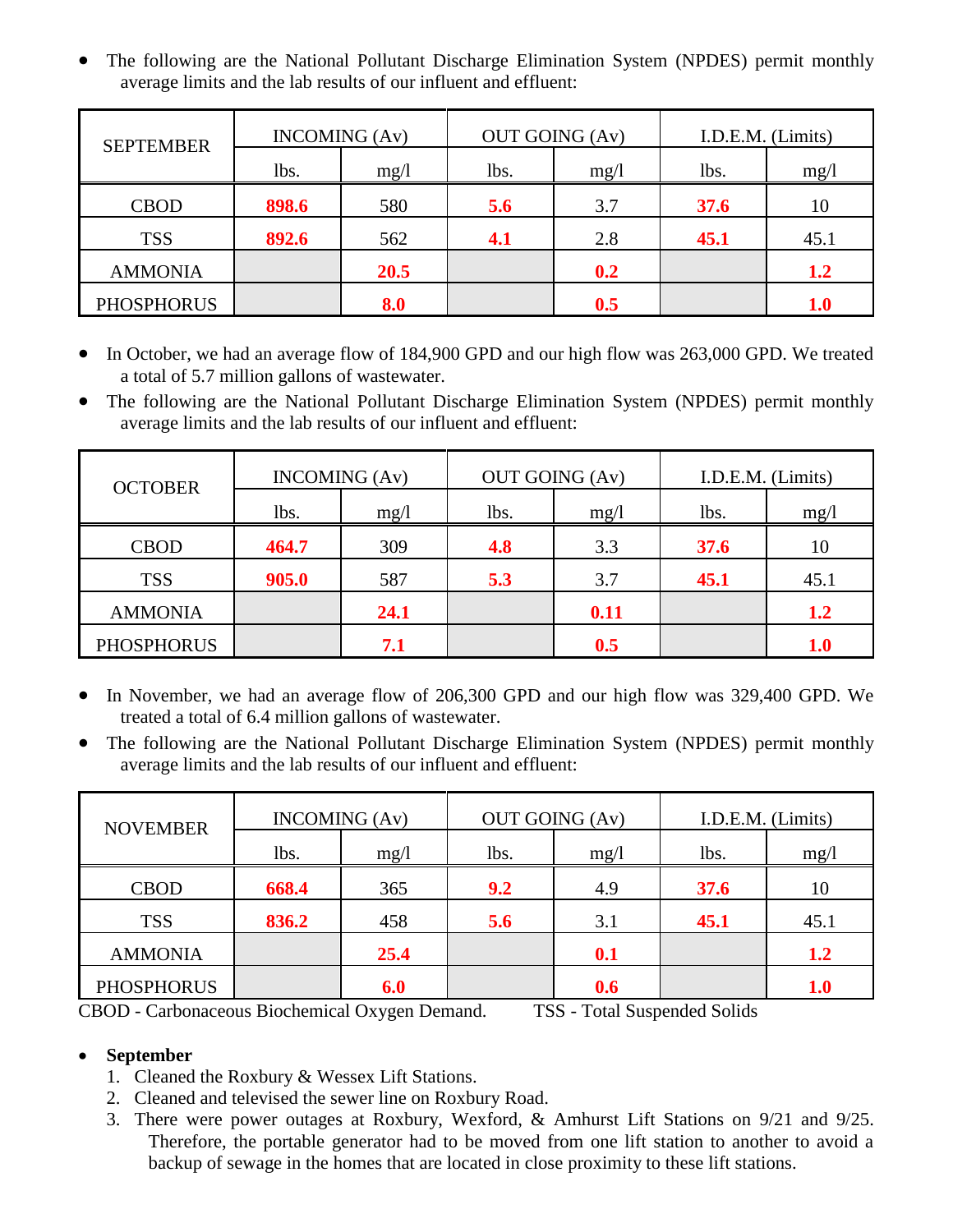4. Pump #2 at the Wexford and Surrey Hill Lane Lift Stations were removed, cleaned, and reinstalled. *There are two pumps for every lift station.*

## • **October**

- 1. Replaced the radio transmitter at the Shorewood Court Lift Station and programmed it.
- 2. Pump #1 at the Nature Preserve Lift Station was removed, cleaned, and reinstalled.
- 3. Cleaned and televised the Roxbury Road Lift Station.
- 4. Televised the sewer line on Wessex Road.
- 5. Replaced pump #2 at the Roxbury Road Lift Station; also had to change the 40-amp circuit breaker. The assumption is there was a power surge that damaged the pump and circuit breaker.
- 6. Cleaned the Nature Preserve, Devon, Wexford, and Amhurst Lift Stations. We attempted to clean the Roxbury Lift Station, but the Vactor truck began to sink in the wet ground so we abandoned that project for the time being.

## • **November**

- 1. Cleaned the Wessex, Scarborough, and Shorewood Ct. Lift Stations.
- 2. The concrete was poured for the generator platforms and the generators at Roxbury, Amhurst, and Wexford Lift Stations were installed. We are currently waiting for NIPSCO to install the gas lines. We have also installed the new automatic transfer switches along with the #2 wire and connected it to the existing plug for the generators until NIPSCO connects their gas lines to our lift stations.
- 3. There was a power outage at the plant and office. The Supervisory Control and Data Acquisition (SCADA) system did not shut down properly and wiped out the windows operating system on our main computer. GG Net Technologies made the necessary repairs to the computer.

## **Job Search, Replacing a Former Employee**

President Greg Schafer informed the membership that the Utility lost an employee who left to pursue a different career and have not yet found a replacement; we are being very selective on who we want to hire. He stated that they must have a skill set that can meet the qualifications for our Utility Plant such as being able to repair equipment and maintain the trucks, as well as being able to climb in and out of the manholes as required. He added that the Shorewood Forest Utilities is currently accepting applications and asked the membership if they knew of anybody who would be interested in the position.

## **Vactor Truck Improvements**

President Greg Schafer reported that the Vactor Truck, which was purchased in 2017, has played an integral part in the operations of the Plant, whereby the large expense of hiring Metz to clean out the lift stations and televise the lines was eliminated. He explained that we took the job away from Metz as a cost-savings measure, not because they did a poor job. He also stated that the Utility purchased new video equipment to televise the lines and has realized a substantial savings doing the work in- house. He explained that the Vactor Truck is a required piece of equipment; when a lift station goes down because the pumps fail, or the control panel is inoperable, the truck must suck out the sewage in order for the repair work to be done. He informed the membership that these Vactor Trucks cost \$450,000 brand new and we have about \$35,000 invested in our truck, which has already proven to save us quite a bit of money.

# **FINANCIAL REPORT (14:42)**

Secretary/Treasurer Tom Szefc & Vice President Anthony Cimino presented the financial reports as follows: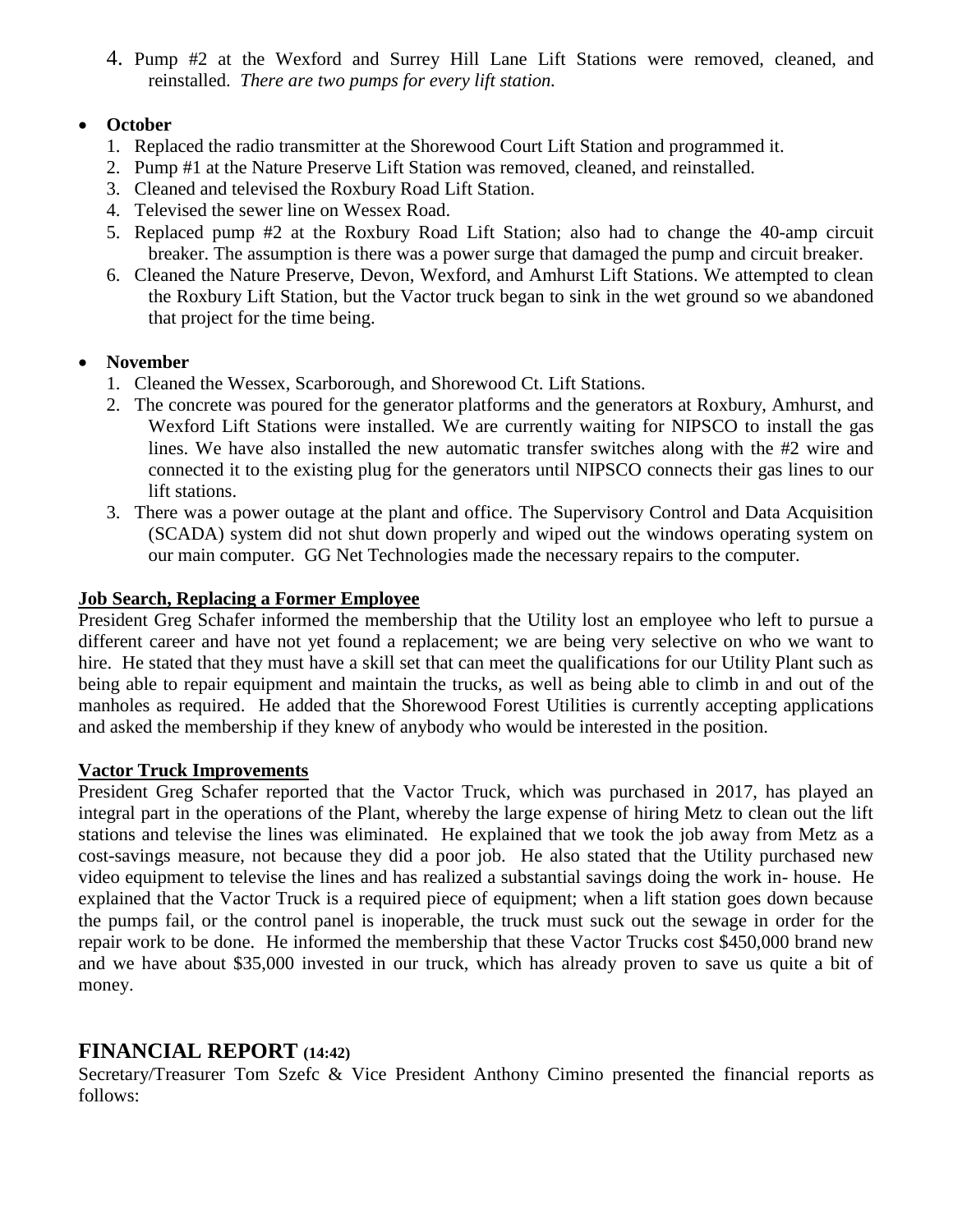|                | SHOREWOOD FOREST UTILITIES, INC.<br><b>MONTHLY, YTY &amp; YTD FINANCIAL REPORT FOR SEP 30, 2018</b>                   |                                                  |                                             |    |                     |  |  |
|----------------|-----------------------------------------------------------------------------------------------------------------------|--------------------------------------------------|---------------------------------------------|----|---------------------|--|--|
| LINE#          | <b>SEPTEMBER</b>                                                                                                      | <b>SOURCE</b>                                    | <b>CASH FLOW</b>                            |    | <b>SEPTEMBER</b>    |  |  |
| $\mathbf{1}$   | Income:                                                                                                               |                                                  | Sewer Pymts, Tap-In Fees, Penalties         | \$ | 74,164.16           |  |  |
| $\overline{2}$ | Expenses (Including Legal Expenses = \$0.00):                                                                         |                                                  | <b>Operating Fund Account</b>               | \$ | 38,682.28           |  |  |
| 3              | Bond Payment (2014A & 2014B Regions Bank):                                                                            |                                                  | <b>Bond Payment</b>                         | \$ | 26,802.92           |  |  |
| $\overline{4}$ | Debt Service Reserve (2014A & 2014B Regions Bank):                                                                    |                                                  | <b>Escrow Payment</b>                       | \$ | 1,732.88            |  |  |
| 5              | <b>Surplus / Deficit:</b>                                                                                             | Line 1 - 2 - 3 - 4                               |                                             | \$ | 6,946.08            |  |  |
|                | <b>2018 INCOME &amp; EXPENSES</b>                                                                                     | <b>SOURCE</b>                                    | <b>CASH FLOW</b>                            |    | YEAR-TO-DATE        |  |  |
| 6              | Income:                                                                                                               | $+$ Line 1                                       | Sewer Pymts, Tap-In Fees, Penalties         | \$ | 684,159.84          |  |  |
| $\overline{7}$ | Expenses (Including Legal Expenses = \$2,875.00):                                                                     | + Line 2                                         | <b>Operating Fund Account</b>               | \$ | 324,122.70          |  |  |
| 8              | <b>Operating Income Before Bond Payments:</b>                                                                         | Line 6 - 7                                       |                                             | \$ | 360,037.14          |  |  |
| 9              | Bond Payments (2014A & 2014B Regions Bank):                                                                           | + Line 3                                         | <b>Bond Payments</b>                        | \$ | 242,613.76          |  |  |
| 10             | Debt Service Reserve (2014A & 2014B Regions Bank):                                                                    | + Line 4                                         | <b>Escrow Payments</b>                      | \$ | 15,595.92           |  |  |
|                |                                                                                                                       |                                                  |                                             |    |                     |  |  |
| 11             | <b>Surplus / Deficit:</b>                                                                                             | Line 8 - 9 - 10                                  | Line 8 / (Highest Bond Pmt Ever             | \$ | 101,827.46          |  |  |
| 12             | Debt / Service Ratio (Must be Greater Than 1.25):                                                                     | Line 8 / (\$28,893 * 9)                          | x 9 Pmt Periods This Year)                  |    | 1.38                |  |  |
|                |                                                                                                                       |                                                  |                                             |    |                     |  |  |
|                | <b>RESTRICTED FUNDS</b>                                                                                               | <b>SOURCE</b>                                    | <b>CASH FLOW</b>                            |    | <b>YEAR-TO-YEAR</b> |  |  |
|                | <b>BOND FUND:</b>                                                                                                     |                                                  |                                             |    |                     |  |  |
| 13             | Bond Payment Fund (2014A & 2014B Regions Bank):                                                                       | + Line 3                                         | Bond Payments + Int                         | \$ | 1,451,502.42        |  |  |
| 14             | Bond Payment Fund Target (2014A & 2014B Regions Bank):                                                                |                                                  |                                             | \$ | 4,687,458.01        |  |  |
| 15             | Amount Still Owed:                                                                                                    | Line 13 - 14                                     |                                             |    | \$(3,235,955.59)    |  |  |
|                |                                                                                                                       |                                                  |                                             |    |                     |  |  |
| 16             | <b>ESCROW ACCOUNT</b> (TO BE RETURNED WHEN BONDS ARE PAID OFF):<br>Debt Service Reserve (2014A & 2014B Regions Bank): | $+$ Line 4                                       | Debt Service Reserve + Int                  | \$ | 321,491.75          |  |  |
| 17             | Debt Service Reserve Target:                                                                                          |                                                  |                                             | \$ | 325,920.00          |  |  |
| 18             | <b>Amount Still Owed:</b>                                                                                             | Line 16 - 17                                     |                                             | \$ | (4, 428.25)         |  |  |
|                |                                                                                                                       |                                                  |                                             |    |                     |  |  |
|                | <b>UNRESTRICTED FUNDS</b>                                                                                             | <b>SOURCE</b>                                    | <b>CASH FLOW</b>                            |    | YEAR-TO-YEAR        |  |  |
|                | <b>OPERATING FUNDS</b>                                                                                                |                                                  |                                             |    |                     |  |  |
|                | <b>Operating Fund (First Source Bank):</b>                                                                            |                                                  | Sewer Payments Include: Cash +              |    |                     |  |  |
|                | TRF \$0.00 - Money Market Account (Fifth Third Bank):                                                                 |                                                  | Credit & Debit Cards +                      |    |                     |  |  |
| 19             | AR \$0.00 - Money Market Account (Fifth Third Bank):                                                                  | Line 27                                          | Savings & Checking Accounts.                | \$ | 65,469.43           |  |  |
|                |                                                                                                                       |                                                  | Tap-In Fees (\$1,000 / Home)                |    |                     |  |  |
|                |                                                                                                                       |                                                  | Penalties + Int                             |    |                     |  |  |
| 20             | Petty Cash:                                                                                                           | Line 19                                          | <b>Operating Fund</b>                       | \$ | 100.00              |  |  |
| 21             | Total:                                                                                                                | Line $19 + 20$                                   |                                             | \$ | 65,569.43           |  |  |
| 22             | <b>Operating Funds Available (Months):</b>                                                                            | Line 21 / \$40,000                               |                                             | \$ | 1.64                |  |  |
|                | <b>IMPROVEMENT &amp; REPLACEMENT FUND</b>                                                                             |                                                  |                                             |    |                     |  |  |
|                | Capital Improvement & Replacement Fund (First Source Bank):                                                           |                                                  | Capacity Fees (\$2,000 / Home) + Int        |    |                     |  |  |
| 23             | TRF \$0.00 - Money Market Account (Fifth Third Bank):                                                                 |                                                  |                                             | \$ | 10,208.44           |  |  |
|                | AR \$2,500.00 - Money Market Account (Fifth Third Bank):                                                              | Line 27                                          |                                             |    |                     |  |  |
|                | AR \$30,000.00 - Money Market Account (Fifth Third Bank):                                                             | Line 27                                          |                                             |    |                     |  |  |
|                | <b>RESERVE FUNDS</b>                                                                                                  |                                                  |                                             |    |                     |  |  |
| 24             | Certificate of Deposit (First Source Bank):                                                                           |                                                  |                                             | \$ | 1,150,000.00        |  |  |
| 25             | Certificate of Deposit Interest (Since Oct 9, 2017):                                                                  | Sep Interest (\$58.60/Day; 30 Days) = \$1,758.00 |                                             | \$ | 20,861.00           |  |  |
| 26             | Total:                                                                                                                | Line $24 + 25$                                   |                                             |    | \$ 1,170,861.00     |  |  |
|                |                                                                                                                       |                                                  |                                             |    |                     |  |  |
|                | Money Market Account (Fifth Third Bank):                                                                              |                                                  |                                             |    |                     |  |  |
|                | TRF \$0.00 - Operating Fund (Fifth Third Bank):                                                                       |                                                  |                                             |    |                     |  |  |
| 27             | AR \$0.00 - Operating Fund (First Source Bank):                                                                       | Line 19                                          |                                             | \$ | 391,334.39          |  |  |
|                | TRF \$2,500.00 - Capital I & R Fund (First Source Bank):                                                              |                                                  |                                             |    |                     |  |  |
|                | TRF \$30,000.00 - Capital I & R Fund (First Source Bank):<br>AR \$0.00 - Capital I & R Fund (First Source Bank):      | Line 23                                          |                                             |    |                     |  |  |
| 28             | Money Market Interest (Since Mar 27, 2018):                                                                           | Sep Interest = $$515.55$                         |                                             | \$ | 2,887.48            |  |  |
| 29             | Total:                                                                                                                | Line $27 + 28$                                   |                                             | \$ | 394,221.87          |  |  |
|                |                                                                                                                       |                                                  |                                             |    |                     |  |  |
| 30             | <b>Business Elite Checking (Fifth Third Bank):</b><br>AR \$0.00 - Operating Fund (First Source Bank):                 | Line 19                                          |                                             | \$ | 100.00              |  |  |
| 31             | Total Reserve Funds:                                                                                                  | Line $26 + 29 + 30$                              |                                             |    | \$ 1,565,182.87     |  |  |
| 32             | <b>Total Unrestricted Funds:</b>                                                                                      | Line $21 + 23 + 26 + 29 + 30$                    |                                             |    | \$ 1,640,960.74     |  |  |
|                | <b>TRF = TRANSFERED FUNDS</b>                                                                                         | $AR = ACCOUNTS RECEIVABLE$                       |                                             |    |                     |  |  |
|                | Money Market (Fifth Third Bank):<br>\$400,000.00 @ 1.5% APY Interest Rate                                             |                                                  | Opened: Mar 27, 2018; Matures: Mar 27, 2019 |    |                     |  |  |
|                | <b>CD (First Source Bank):</b>                                                                                        | \$1,150,000.00 @ 1.86% APY Interest Rate         | Opened: Oct 9, 2017; Matures: Apr 9, 2019   |    |                     |  |  |
|                | Bond 2014A (Regions Bank) [Non-Taxable]:<br>\$2,430,000 @ 1% » 4.6% Interest Rate                                     |                                                  | Opened: Apr 2014; Matures: Apr 2029         |    |                     |  |  |
|                | Bond 2014B (Regions Bank) [Taxable]:<br>\$1,045,000 @ 2% » 5.25% Interest Rate;                                       |                                                  | Opened: Apr 2014; Matures: Apr 2029         |    |                     |  |  |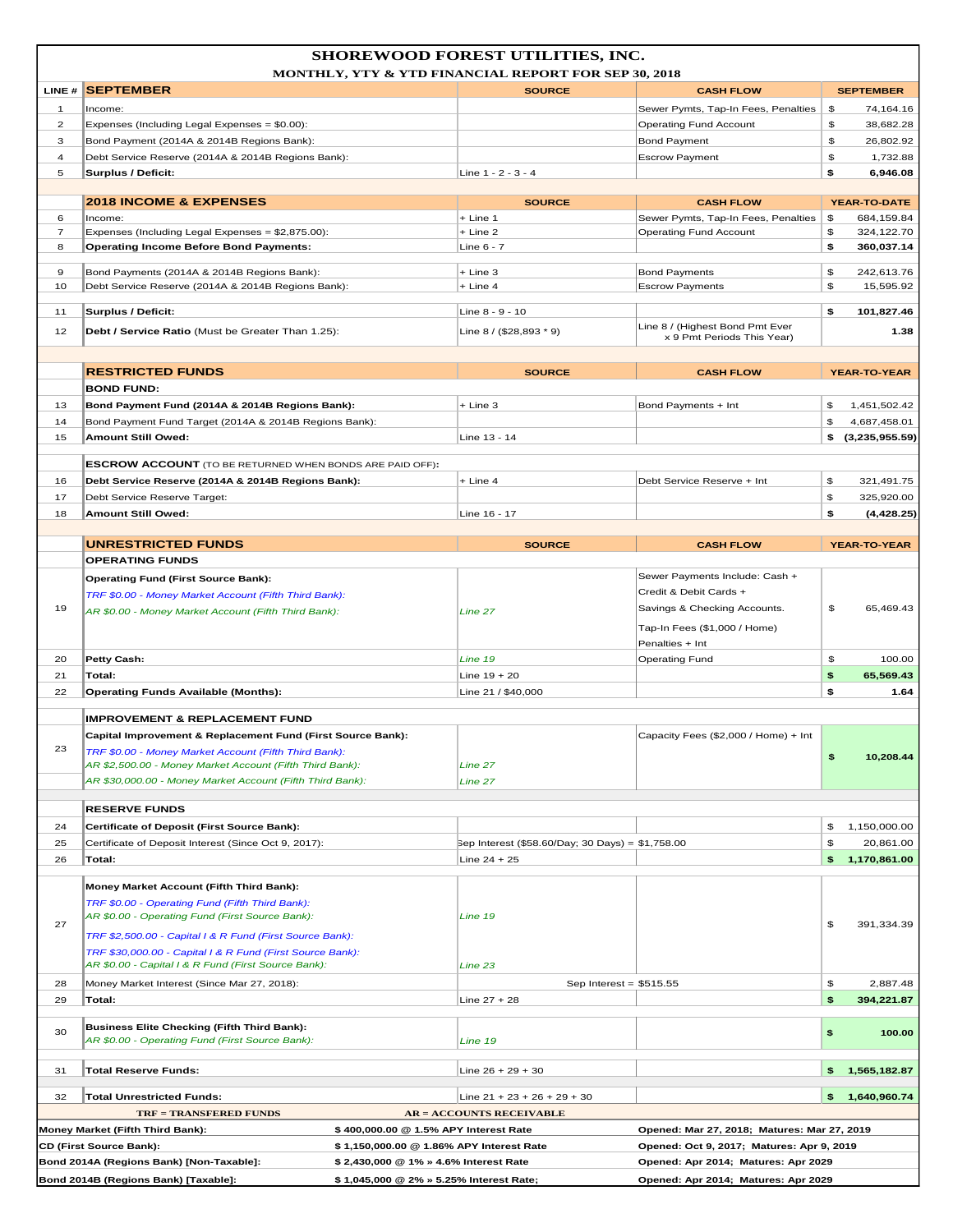|                     | Bond 2014A (Regions Bank) [Non-Taxable]:                                                                                                                                                               | \$2,430,000 @ 1% » 4.6% Interest Rate                                             |                                                  | Opened: Apr 2014; Matures: Apr 2029                                                      |          |                           |  |
|---------------------|--------------------------------------------------------------------------------------------------------------------------------------------------------------------------------------------------------|-----------------------------------------------------------------------------------|--------------------------------------------------|------------------------------------------------------------------------------------------|----------|---------------------------|--|
|                     | <b>CD (First Source Bank):</b>                                                                                                                                                                         | \$400,000.00 @ 1.5% APY Interest Rate<br>\$1,150,000.00 @ 1.86% APY Interest Rate |                                                  | Opened: Mar 27, 2018; Matures: Mar 27, 2019<br>Opened: Oct 9, 2017; Matures: Apr 9, 2019 |          |                           |  |
|                     | <b>TRF = TRANSFERED FUNDS</b><br>Money Market (Fifth Third Bank):                                                                                                                                      | <b>AR = ACCOUNTS RECEIVABLE</b>                                                   |                                                  |                                                                                          |          |                           |  |
| 32                  | <b>Total Unrestricted Funds:</b>                                                                                                                                                                       | Line $21 + 23 + 26 + 29 + 30$                                                     |                                                  |                                                                                          | \$.      | 1,690,653.69              |  |
|                     |                                                                                                                                                                                                        |                                                                                   |                                                  |                                                                                          |          |                           |  |
| 31                  | <b>Total Reserve Funds:</b>                                                                                                                                                                            | Line $26 + 29 + 30$                                                               |                                                  |                                                                                          | \$.      | 1,567,498.28              |  |
| 30                  | <b>Business Elite Checking (Fifth Third Bank):</b><br>AR \$0.00 - Operating Fund (First Source Bank):                                                                                                  | Line 19                                                                           |                                                  |                                                                                          | \$       | 100.00                    |  |
| 29                  | Total:                                                                                                                                                                                                 | Line $27 + 28$                                                                    |                                                  |                                                                                          | \$       | 394,720.68                |  |
| 28                  | AR \$0.00 - Capital I & R Fund (First Source Bank):<br>Money Market Interest (Since Mar 27, 2018):                                                                                                     | Line 23                                                                           | Oct Interest = $$498.81$                         |                                                                                          | \$       | 3,386.29                  |  |
| 27                  | Money Market Account (Fifth Third Bank):<br>TRF \$0.00 - Operating Fund (Fifth Third Bank):<br>AR \$0.00 - Operating Fund (First Source Bank):<br>TRF \$0.00 - Capital I & R Fund (First Source Bank): | Line 19                                                                           |                                                  |                                                                                          | \$       | 391,334.39                |  |
| 26                  | Total:                                                                                                                                                                                                 | $Line 24 + 25$                                                                    |                                                  |                                                                                          | \$.      | 1,172,677.60              |  |
| 25                  | Certificate of Deposit Interest (Since Oct 9, 2017):                                                                                                                                                   |                                                                                   | Oct Interest (\$58.60/Day; 31 Days) = \$1,816.60 |                                                                                          | \$       | 22,677.60                 |  |
| 24                  | Certificate of Deposit (First Source Bank):                                                                                                                                                            |                                                                                   |                                                  |                                                                                          | \$       | 1,150,000.00              |  |
|                     | <b>RESERVE FUNDS</b>                                                                                                                                                                                   |                                                                                   |                                                  |                                                                                          |          |                           |  |
| 23                  | Capital Improvement & Replacement Fund (First Source Bank):<br>TRF \$0.00 - Money Market Account (Fifth Third Bank):<br>AR \$0.00 - Money Market Account (Fifth Third Bank):                           | Line 27                                                                           |                                                  | Capacity Fees (\$2,000 / Home) + Int                                                     | \$       | 9,060.72                  |  |
|                     | <b>IMPROVEMENT &amp; REPLACEMENT FUND</b>                                                                                                                                                              |                                                                                   |                                                  |                                                                                          |          |                           |  |
| 22                  | <b>Operating Funds Available (Months):</b>                                                                                                                                                             | Line 21 / \$40,000                                                                |                                                  |                                                                                          | \$       | 2.85                      |  |
| 20<br>21            | <b>Petty Cash:</b><br>Total:                                                                                                                                                                           | Line $19 + 20$                                                                    |                                                  | <b>Operating Fund</b>                                                                    | \$<br>\$ | 100.00<br>114,094.69      |  |
|                     |                                                                                                                                                                                                        | Line 19                                                                           |                                                  | Penalties + Int                                                                          |          |                           |  |
| 19                  | TRF \$0.00 - Money Market Account (Fifth Third Bank):<br>AR \$0.00 - Money Market Account (Fifth Third Bank):                                                                                          | Line 27                                                                           |                                                  | Savings & Checking Accounts.<br>Tap-In Fees (\$1,000 / Home)                             | \$       | 113,994.69                |  |
|                     | <b>Operating Fund (First Source Bank):</b>                                                                                                                                                             |                                                                                   |                                                  | Sewer Payments Include: Cash +<br>Credit & Debit Cards +                                 |          |                           |  |
|                     | <b>OPERATING FUNDS</b>                                                                                                                                                                                 |                                                                                   |                                                  |                                                                                          |          |                           |  |
|                     | <b>UNRESTRICTED FUNDS</b>                                                                                                                                                                              |                                                                                   | <b>SOURCE</b>                                    | <b>CASH FLOW</b>                                                                         |          | <b>YEAR-TO-YEAR</b>       |  |
| 17<br>18            | Debt Service Reserve Target:<br><b>Amount Still Owed:</b>                                                                                                                                              | Line 16 - 17                                                                      |                                                  |                                                                                          | \$<br>\$ | 325,920.00<br>(2, 267.52) |  |
| 16                  | Debt Service Reserve (2014A & 2014B Regions Bank):                                                                                                                                                     | + Line 4                                                                          |                                                  | Debt Service Reserve + Int                                                               | \$       | 323,652.48                |  |
|                     | <b>ESCROW ACCOUNT</b> (TO BE RETURNED WHEN BONDS ARE PAID OFF):                                                                                                                                        |                                                                                   |                                                  |                                                                                          |          |                           |  |
| 15                  | <b>Amount Still Owed:</b>                                                                                                                                                                              | Line 13 - 14                                                                      |                                                  |                                                                                          |          | \$(3,209,022.54)          |  |
| 14                  | Bond Payment Fund Target (2014A & 2014B Regions Bank):                                                                                                                                                 |                                                                                   |                                                  |                                                                                          | \$       | 4,687,458.01              |  |
| 13                  | <b>BOND FUND:</b><br>Bond Payment Fund (2014A & 2014B Regions Bank):                                                                                                                                   | + Line 3                                                                          |                                                  | Bond Payments + Int                                                                      | \$       | 1,478,435.47              |  |
|                     | <b>RESTRICTED FUNDS</b>                                                                                                                                                                                |                                                                                   | <b>SOURCE</b>                                    | <b>CASH FLOW</b>                                                                         |          | YEAR-TO-YEAR              |  |
| 12                  | Debt / Service Ratio (Must be Greater Than 1.25):                                                                                                                                                      | Line 8 / (\$28,893 * 10)                                                          |                                                  | Line 8 / (Highest Bond Pmt Ever<br>x 10 Pmt Periods This Year)                           |          | 1.44                      |  |
| 11                  | <b>Surplus / Deficit:</b>                                                                                                                                                                              | Line 8 - 9 - 10                                                                   |                                                  |                                                                                          | \$       | 129,274.98                |  |
| 9<br>10             | Bond Payments (2014A & 2014B Regions Bank):<br>Debt Service Reserve (2014A & 2014B Regions Bank):                                                                                                      | + Line 3<br>+ Line 4                                                              |                                                  | <b>Bond Payments</b><br><b>Escrow Payments</b>                                           | \$<br>\$ | 269,416.68<br>17,328.80   |  |
| 8                   | <b>Operating Income Before Bond Payments:</b>                                                                                                                                                          | Line 6 - 7                                                                        |                                                  |                                                                                          | \$       | 416,020.46                |  |
| 7                   | Expenses (Including Legal Expenses = \$2,875.00):                                                                                                                                                      | + Line 2                                                                          |                                                  | <b>Operating Fund Account</b>                                                            | \$       | 348,300.88                |  |
| 6                   | Income:                                                                                                                                                                                                | + Line 1                                                                          |                                                  | Sewer Pymts, Tap-In Fees, Penalties                                                      | \$       | 764,321.34                |  |
|                     | <b>2018 INCOME &amp; EXPENSES</b>                                                                                                                                                                      |                                                                                   | <b>SOURCE</b>                                    | <b>CASH FLOW</b>                                                                         |          | <b>YEAR-TO-DATE</b>       |  |
| 5                   | Surplus / Deficit:                                                                                                                                                                                     | Line 1 - 2 - 3 - 4                                                                |                                                  |                                                                                          | \$       | 27,447.52                 |  |
| $\overline{4}$      | Bond Payment (2014A & 2014B Regions Bank):<br>Debt Service Reserve (2014A & 2014B Regions Bank):                                                                                                       |                                                                                   |                                                  | <b>Bond Payment</b><br><b>Escrow Payment</b>                                             | \$       | 1,732.88                  |  |
| $\overline{c}$<br>3 | Expenses (Including Legal Expenses = \$0.00):                                                                                                                                                          |                                                                                   |                                                  | <b>Operating Fund Account</b>                                                            | \$<br>\$ | 24,178.18<br>26,802.92    |  |
| 1                   | Income:                                                                                                                                                                                                |                                                                                   |                                                  | Sewer Pymts, Tap-In Fees, Penalties                                                      | \$       | 80,161.50                 |  |
|                     | LINE # OCTOBER                                                                                                                                                                                         |                                                                                   | <b>SOURCE</b>                                    | <b>CASH FLOW</b>                                                                         |          | <b>OCTOBER</b>            |  |
|                     | <b>SHOREWOOD FOREST UTILITIES, INC.</b><br><b>MONTHLY, YTY &amp; YTD FINANCIAL REPORT FOR OCT 31, 2018</b>                                                                                             |                                                                                   |                                                  |                                                                                          |          |                           |  |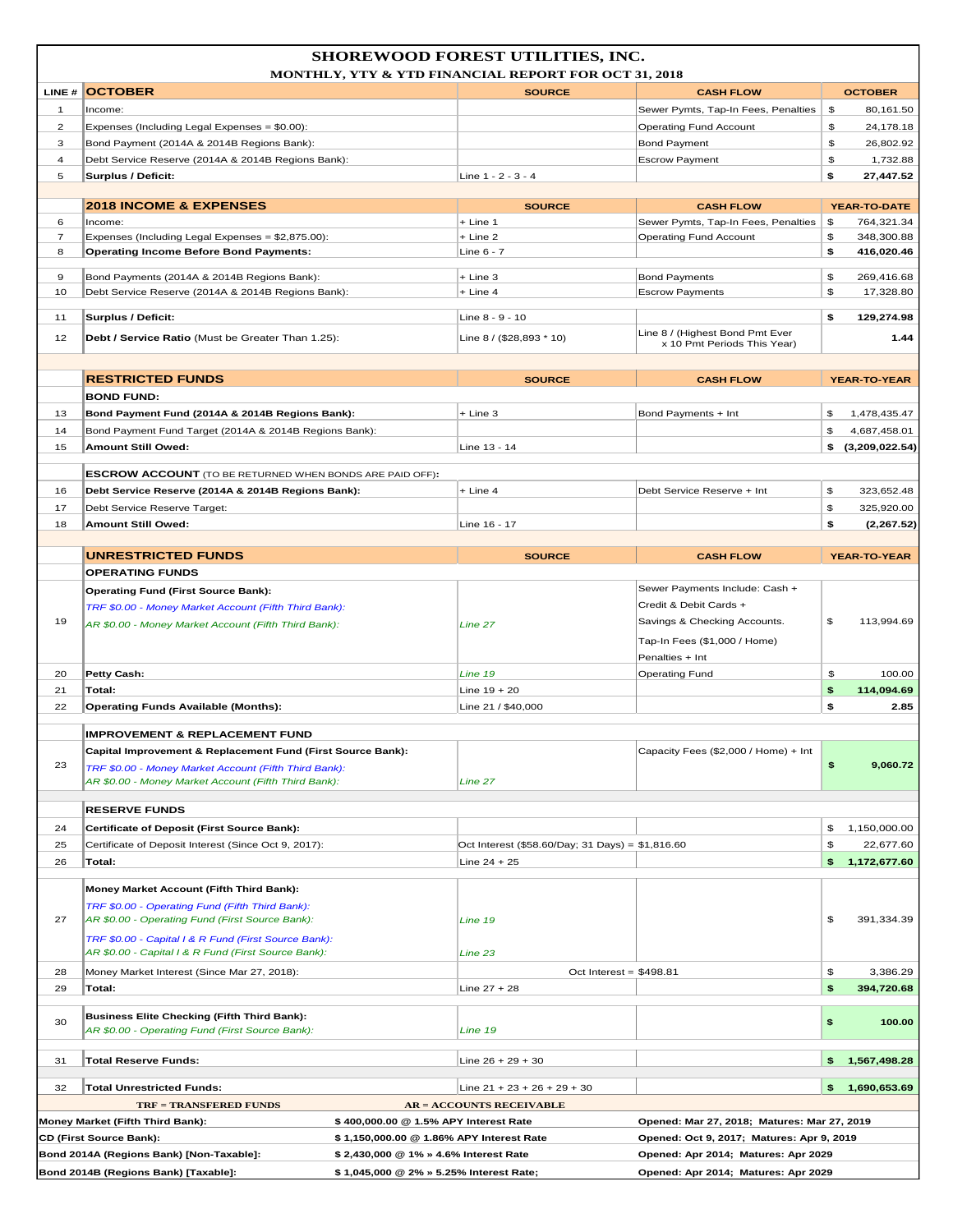|                     | SHOREWOOD FOREST UTILITIES, INC.<br><b>MONTHLY, YTY &amp; YTD FINANCIAL REPORT FOR NOV 30, 2018</b> |                                                                                    |                                                  |                                                                                  |          |                          |  |
|---------------------|-----------------------------------------------------------------------------------------------------|------------------------------------------------------------------------------------|--------------------------------------------------|----------------------------------------------------------------------------------|----------|--------------------------|--|
|                     | LINE # NOVEMBER                                                                                     |                                                                                    | <b>SOURCE</b>                                    | <b>CASH FLOW</b>                                                                 |          | <b>NOVEMBER</b>          |  |
| 1                   | Income:                                                                                             |                                                                                    |                                                  | Sewer Pymts, Tap-In Fees, Penalties                                              | \$       | 87,374.05                |  |
| $\overline{c}$      | Expenses (Including Legal Expenses = \$5,000.00):                                                   |                                                                                    |                                                  | <b>Operating Fund Account</b>                                                    | \$       | 37,939.32                |  |
| 3                   | Bond Payment (2014A & 2014B Regions Bank):                                                          |                                                                                    |                                                  | <b>Bond Payment</b>                                                              | \$       | 26,802.92                |  |
| $\overline{4}$      | Debt Service Reserve (2014A & 2014B Regions Bank):                                                  |                                                                                    |                                                  | <b>Escrow Payment</b>                                                            | \$       | 1,732.88                 |  |
| 5                   | <b>Surplus / Deficit:</b>                                                                           |                                                                                    | Line 1 - 2 - 3 - 4                               |                                                                                  | \$       | 20,898.93                |  |
|                     |                                                                                                     |                                                                                    |                                                  |                                                                                  |          |                          |  |
|                     | <b>2018 INCOME &amp; EXPENSES</b>                                                                   |                                                                                    | <b>SOURCE</b>                                    | <b>CASH FLOW</b>                                                                 |          | <b>YEAR-TO-DATE</b>      |  |
| 6                   | Income:                                                                                             |                                                                                    | $+$ Line 1<br>$+$ Line 2                         | Sewer Pymts, Tap-In Fees, Penalties                                              | \$       | 851,695.39               |  |
| $\overline{7}$<br>8 | Expenses (Including Legal Expenses = \$7,875.00):<br><b>Operating Income Before Bond Payments:</b>  |                                                                                    | Line 6 - 7                                       | <b>Operating Fund Account</b>                                                    | \$<br>\$ | 386,240.20<br>465,455.19 |  |
|                     |                                                                                                     |                                                                                    |                                                  |                                                                                  |          |                          |  |
| 9                   | Bond Payments (2014A & 2014B Regions Bank):                                                         |                                                                                    | + Line 3                                         | <b>Bond Payments</b>                                                             | \$       | 296,219.60               |  |
| 10                  | Debt Service Reserve (2014A & 2014B Regions Bank):                                                  |                                                                                    | + Line 4                                         | <b>Escrow Payments</b>                                                           | \$       | 19,061.68                |  |
| 11                  | Surplus / Deficit:                                                                                  |                                                                                    | Line 8 - 9 - 10                                  |                                                                                  | \$       | 150,173.91               |  |
|                     |                                                                                                     |                                                                                    |                                                  | Line 8 / (Highest Bond Pmt Ever                                                  |          |                          |  |
| 12                  | Debt / Service Ratio (Must be Greater Than 1.25):                                                   |                                                                                    | Line 8 / (\$28,893 * 11)                         | x 11 Pmt Periods This Year)                                                      |          | 1.46                     |  |
|                     |                                                                                                     |                                                                                    |                                                  |                                                                                  |          |                          |  |
|                     | <b>RESTRICTED FUNDS</b>                                                                             |                                                                                    | <b>SOURCE</b>                                    | <b>CASH FLOW</b>                                                                 |          | YEAR-TO-YEAR             |  |
|                     | <b>BOND FUND:</b>                                                                                   |                                                                                    |                                                  |                                                                                  |          |                          |  |
| 13                  | Bond Payment Fund (2014A & 2014B Regions Bank):                                                     |                                                                                    | + Line 3                                         | Bond Payments + Int                                                              | \$       | 1,505,423.09             |  |
| 14                  | Bond Payment Fund Target (2014A & 2014B Regions Bank):                                              |                                                                                    |                                                  |                                                                                  | \$       | 4,687,458.01             |  |
| 15                  | <b>Amount Still Owed:</b>                                                                           |                                                                                    | Line 13 - 14                                     |                                                                                  |          | \$(3,182,034.92)         |  |
|                     |                                                                                                     |                                                                                    |                                                  |                                                                                  |          |                          |  |
|                     | <b>ESCROW ACCOUNT</b> (TO BE RETURNED WHEN BONDS ARE PAID OFF):                                     |                                                                                    |                                                  |                                                                                  |          |                          |  |
| 16                  | Debt Service Reserve (2014A & 2014B Regions Bank):                                                  |                                                                                    | + Line 4                                         | Debt Service Reserve + Int                                                       | \$       | 325,873.38               |  |
| 17                  | Debt Service Reserve Target:                                                                        |                                                                                    |                                                  |                                                                                  | \$       | 325,920.00               |  |
| 18                  | <b>Amount Still Owed:</b>                                                                           |                                                                                    | Line 16 - 17                                     |                                                                                  | \$       | (46.62)                  |  |
|                     |                                                                                                     |                                                                                    |                                                  |                                                                                  |          |                          |  |
|                     | <b>UNRESTRICTED FUNDS</b>                                                                           |                                                                                    | <b>SOURCE</b>                                    | <b>CASH FLOW</b>                                                                 |          | YEAR-TO-YEAR             |  |
|                     | <b>OPERATING FUNDS</b>                                                                              |                                                                                    |                                                  |                                                                                  |          |                          |  |
|                     | <b>Operating Fund (First Source Bank):</b>                                                          |                                                                                    |                                                  | Sewer Payments Include: Cash +                                                   |          |                          |  |
|                     | TRF \$0.00 - Money Market Account (Fifth Third Bank):                                               |                                                                                    |                                                  | Credit & Debit Cards +                                                           |          |                          |  |
| 19                  | AR \$0.00 - Money Market Account (Fifth Third Bank):                                                |                                                                                    | Line 27                                          | Savings & Checking Accounts.                                                     | \$       | 96,139.71                |  |
|                     |                                                                                                     |                                                                                    |                                                  | Tap-In Fees (\$1,000 / Home)                                                     |          |                          |  |
|                     |                                                                                                     |                                                                                    |                                                  | Penalties + Int                                                                  |          |                          |  |
| 20                  | <b>Petty Cash:</b>                                                                                  |                                                                                    | Line 19                                          | <b>Operating Fund</b>                                                            | \$       | 100.00                   |  |
| 21                  | Total:                                                                                              |                                                                                    | Line $19 + 20$                                   |                                                                                  | \$       | 96,239.71                |  |
| 22                  | <b>Operating Funds Available (Months):</b>                                                          |                                                                                    | Line 21 / \$40,000                               |                                                                                  | \$       | 2.41                     |  |
|                     |                                                                                                     |                                                                                    |                                                  |                                                                                  |          |                          |  |
|                     | <b>IMPROVEMENT &amp; REPLACEMENT FUND</b>                                                           |                                                                                    |                                                  |                                                                                  |          |                          |  |
|                     | <b>Capital Improvement &amp; Replacement Fund (First Source Bank):</b>                              |                                                                                    |                                                  | Capacity Fees (\$2,000 / Home) + Int                                             |          |                          |  |
| 23                  | TRF \$0.00 - Money Market Account (Fifth Third Bank):                                               |                                                                                    |                                                  |                                                                                  | \$       | 3,187.85                 |  |
|                     | AR \$0.00 - Money Market Account (Fifth Third Bank):                                                |                                                                                    | Line 27                                          |                                                                                  |          |                          |  |
|                     | <b>RESERVE FUNDS</b>                                                                                |                                                                                    |                                                  |                                                                                  |          |                          |  |
|                     |                                                                                                     |                                                                                    |                                                  |                                                                                  |          |                          |  |
| 24                  | Certificate of Deposit (First Source Bank):                                                         |                                                                                    |                                                  |                                                                                  | \$       | 1,150,000.00             |  |
| 25                  | Certificate of Deposit Interest (Since Oct 9, 2017):                                                |                                                                                    | Vov Interest (\$58.60/Day; 30 Days) = \$1,758.00 |                                                                                  | \$       | 24,435.60                |  |
| 26                  | Total:                                                                                              |                                                                                    | Line $24 + 25$                                   |                                                                                  | \$       | 1,174,435.60             |  |
|                     | <b>Money Market Account (Fifth Third Bank):</b>                                                     |                                                                                    |                                                  |                                                                                  |          |                          |  |
|                     | TRF \$0.00 - Operating Fund (Fifth Third Bank):                                                     |                                                                                    |                                                  |                                                                                  |          |                          |  |
| 27                  | AR \$0.00 - Operating Fund (First Source Bank):                                                     |                                                                                    | Line 19                                          |                                                                                  | \$       | 391,334.39               |  |
|                     | TRF \$0.00 - Capital I & R Fund (First Source Bank):                                                |                                                                                    |                                                  |                                                                                  |          |                          |  |
|                     | AR \$0.00 - Capital I & R Fund (First Source Bank):                                                 |                                                                                    | Line 23                                          |                                                                                  |          |                          |  |
| 28                  | Money Market Interest (Since Mar 27, 2018):                                                         |                                                                                    | Nov Interest = $$483.32$                         |                                                                                  | \$       | 3,869.61                 |  |
| 29                  | Total:                                                                                              |                                                                                    | Line $27 + 28$                                   |                                                                                  | \$       | 395,204.00               |  |
|                     |                                                                                                     |                                                                                    |                                                  |                                                                                  |          |                          |  |
| 30                  | <b>Business Elite Checking (Fifth Third Bank):</b>                                                  |                                                                                    |                                                  |                                                                                  | \$       | 100.00                   |  |
|                     | AR \$0.00 - Operating Fund (First Source Bank):                                                     |                                                                                    | Line 19                                          |                                                                                  |          |                          |  |
|                     |                                                                                                     |                                                                                    |                                                  |                                                                                  |          |                          |  |
| 31                  | <b>Total Reserve Funds:</b>                                                                         |                                                                                    | Line $26 + 29 + 30$                              |                                                                                  | \$       | 1,569,739.60             |  |
| 32                  | <b>Total Unrestricted Funds:</b>                                                                    |                                                                                    | Line $21 + 23 + 26 + 29 + 30$                    |                                                                                  | \$       | 1,669,167.16             |  |
|                     |                                                                                                     |                                                                                    |                                                  |                                                                                  |          |                          |  |
|                     |                                                                                                     |                                                                                    |                                                  |                                                                                  |          |                          |  |
|                     | <b>TRF = TRANSFERED FUNDS</b>                                                                       |                                                                                    | <b>AR = ACCOUNTS RECEIVABLE</b>                  |                                                                                  |          |                          |  |
|                     | Money Market (Fifth Third Bank):                                                                    | \$400,000.00 @ 1.5% APY Interest Rate                                              |                                                  | Opened: Mar 27, 2018; Matures: Mar 27, 2019                                      |          |                          |  |
|                     | <b>CD (First Source Bank):</b><br>Bond 2014A (Regions Bank) [Non-Taxable]:                          | \$1,150,000.00 @ 1.86% APY Interest Rate<br>\$ 2,430,000 @ 1% » 4.6% Interest Rate |                                                  | Opened: Oct 9, 2017; Matures: Apr 9, 2019<br>Opened: Apr 2014; Matures: Apr 2029 |          |                          |  |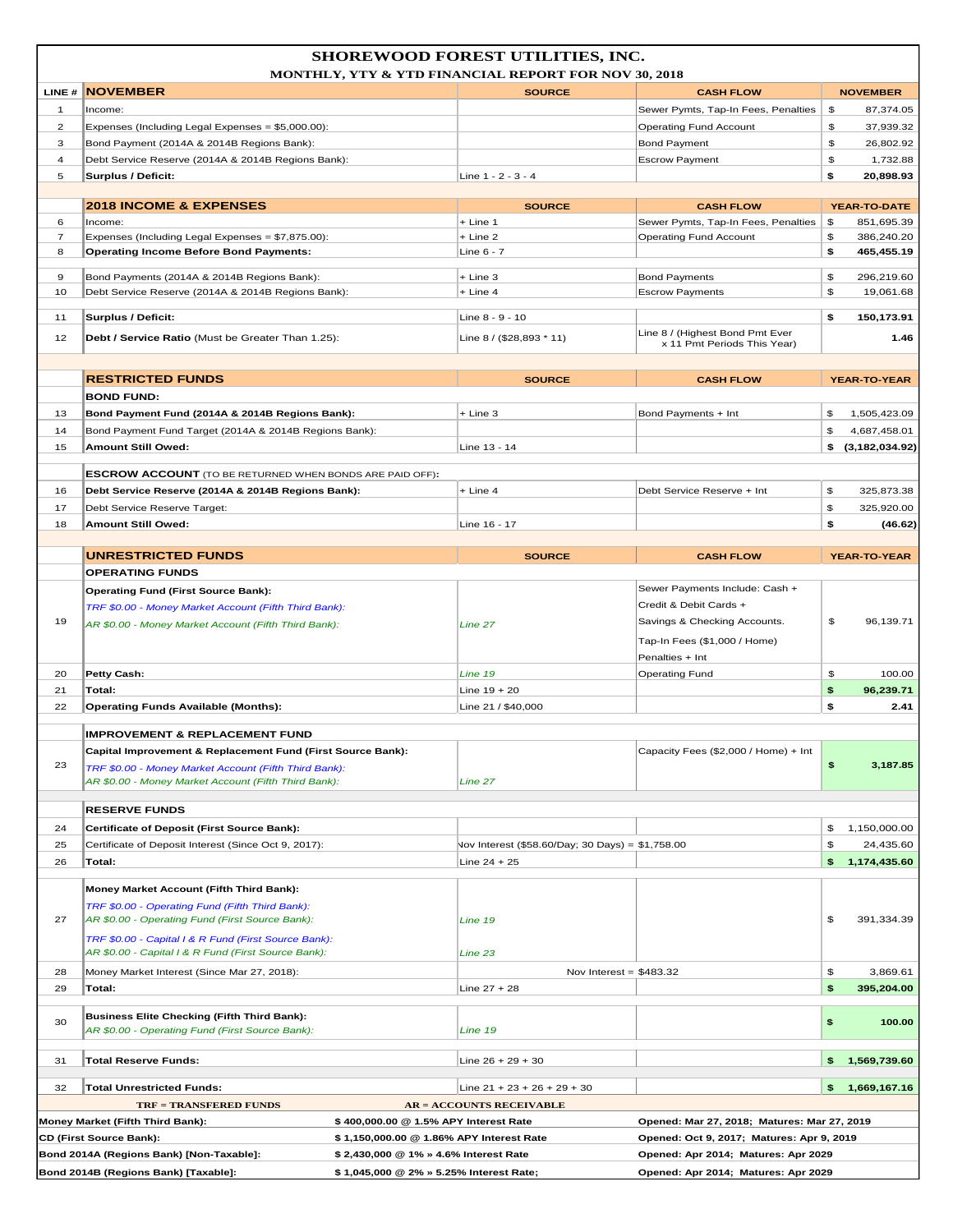| <b>CUSTOMERS IN</b><br><b>ARREARS</b> | <b>DOLLAR RANGE OF</b><br><b>ARREARS</b> | <b>PAYMENTS</b><br><b>OUTSTANDING</b> |
|---------------------------------------|------------------------------------------|---------------------------------------|
| 16                                    | $$.01 - $65$                             | \$<br>324.51                          |
| 20                                    | $$65.01 - $140$                          | \$2,371.05                            |
| 11                                    | $$140.01 - $300$                         | \$2,241.91                            |
| 3                                     | $$300.01 - $450$                         | 1,208.88<br>\$                        |
| 0                                     | $$450.01 - $650$                         | \$<br>0.00                            |
| 0                                     | $$650.01 - $800$                         | \$<br>0.00                            |
| $\mathfrak{D}$                        | <b>OVER \$800.01</b>                     | \$2,091.66                            |
|                                       | <b>AV. DELINQUENCY</b>                   |                                       |
| 52                                    | \$158.42                                 | \$8,238.01                            |

# ARREARAGES AS OF DECEMBER 19, 2018

### **Surplus Increase**

Secretary/Treasurer Tom Szefc reported that the surplus from the November 2018 Financial Report (line 11) was \$150,173.91; the surplus has increased in the last 3 months because many customers are paying their past-due bills and thanks to the collection efforts of Director Margie Stiles who volunteers her time to make reminder calls, the arrearages went from \$89,000 to \$8,238.01 as of December 19, 2018 (see above chart); however, the arrearages always go up after the  $15<sup>th</sup>$  of the payment month because many customers forget to make their payment on time, but our goal is not to have anyone beyond \$130.00 in arrears. He informed everyone that we still have the month of December which should bring in another \$80,000 in revenue and although we have some expenses to account for this month, we should end up with about a \$210,000 to \$225,000 surplus for the end of this year.

President Greg Schafer elaborated on how this Board manages the money for the Utility; in 2016, the surplus was \$141,000; in 2017, the surplus was \$148,000. He added that when this Board took control in the middle of 2017; accounts were opened which will earn interest of over \$30,000 by the end of this year, a large amount of the outstanding accounts receivable were collected, cost-savings measures were implemented by doing our own Vactor Truck work and camera work; so this year, 2018, we should have a surplus of about \$209,000, which is almost \$60,000 more than the last couple of years.

Vice President Anthony Cimino once again reminded the membership that 7 months ago Shorewood Forest Utilities had almost \$90,000 in long-term outstanding delinquent accounts and has now collected almost 90% of that, which is amazing in a short amount of time.

#### **How the Collection Process Works**

Secretary/Treasurer Tom Szefc pointed out the sequence of events that will happen if a customer doesn't pay their bill: 1) Administrative Assistant Linda Walla and I will first send out red envelope reminder letters. 2) Director Margie Stiles makes reminder calls. 3) Administrative Assistant Linda Walla and I send out red envelope letters asking for immediate payment. 4) Director Margie Stiles and I hang red mailbox hangers on the mailbox posts demanding immediate payment 5) Administrative Assistant Linda Walla and I send out red envelope letters notifying the customers that sewer service termination will soon happen 6) Administrative Assistant Linda Walla and I send out red envelope letters notifying the customers when their sewer service will be terminated 7) if none of this works, then the customer's connection to the main sewer is plugged until their bill is paid, including all associated costs that are related to the termination and the resuming of service. He also added that when we have renters who are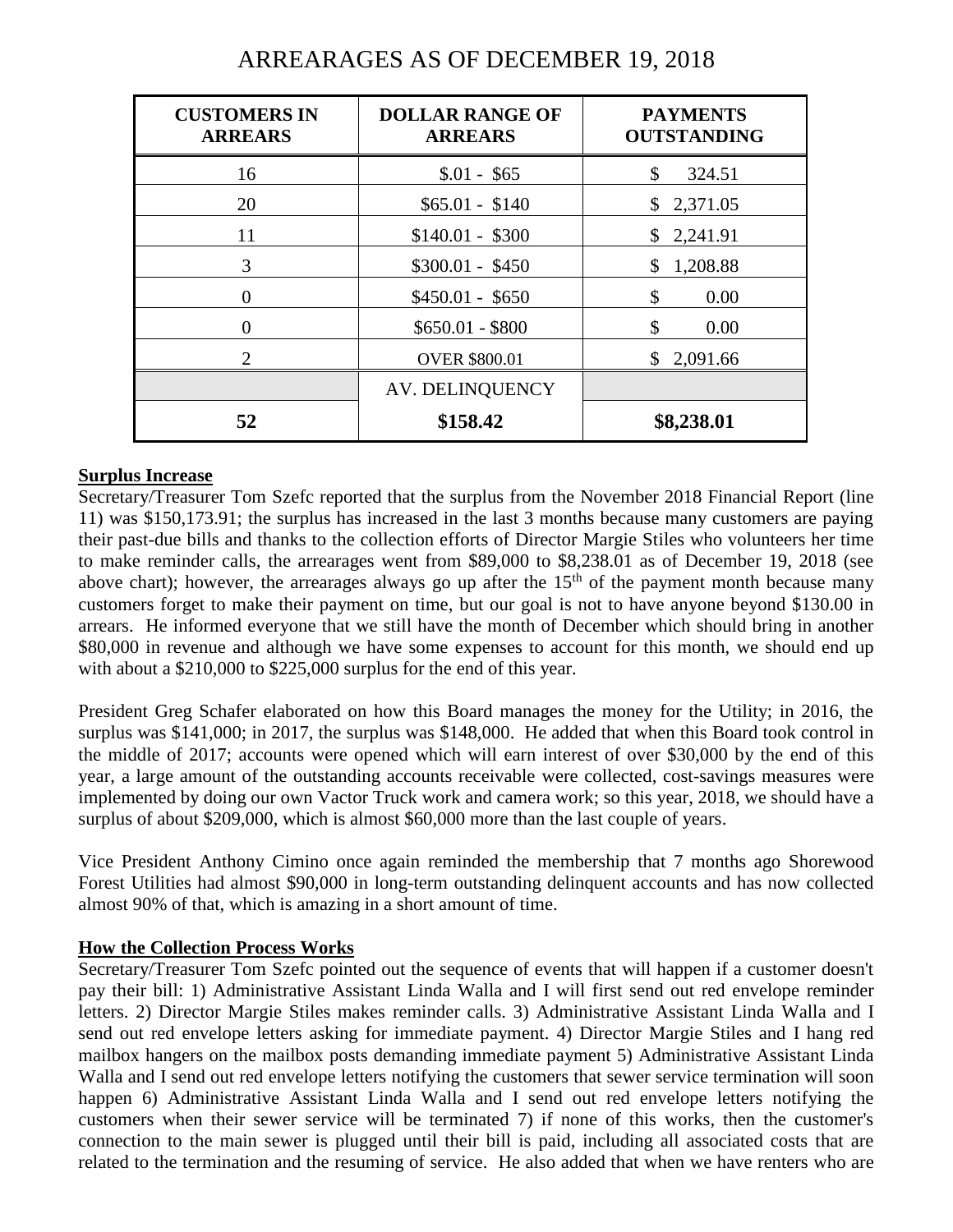in arrears, Administrative Assistant Linda Walla and I mail them a letter as well as mailing a letter to the landlord informing them that we are going to have to tear up the yard in order to terminate the sewer service for non-payment; the renter ends up coming in and paying on his delinquent account, maybe by pressure from the landlord because he obviously does not want his property destroyed.

#### **Reasons for Profitability**

**Vice President Anthony Cimino** stated that although he cannot say this with 100% certainty, but after reviewing some of the past figures, this will probably be one of the most profitable years that the Shorewood Forest Utilities has had. He summed up the reasons for the profitability as follows: stopped out-sourcing our services, having our money work for us, collection of delinquent accounts, and trying to figure out solutions in-house with less employees. **Secretary/Treasurer Tom Szefc** stated that in the past, Plant Manager Forest Ash was doing all the administrative work and we brought in Linda Walla to handle all of that so Plant Manager Forest Ash can spend more time in the plant and out in the field, so we can get by with 2 employees right now. **Vice President Anthony Cimino** announced that this Board has been serving the membership for about 18 months and there have been drastic changes for the better in collectability and profitability.

#### **Mailbox Hangers**

Director Margie Stiles stated that when a red mailbox hanger is hung at the residence, the address and amount owed are displayed, but no names are used. She also added that there was at one time around 18 mailbox hangers issued, but now there are maybe 2 or 3.

#### **Phone Numbers & Email Addresses**

**Director Margie Stiles** explained that one of the problems in getting a hold of customers is that we do not have current phone numbers and email addresses; we sent letters out asking for current contact information and now the number of customers missing contact information has decreased. She further added that there are about 12 customers who are in arrears that we don't have good contact information for and that has gone down from about 80 customers. **Administrative Assistant Linda Walla** stated that many customers have switched over to cell phones and no longer have land lines and forget to inform us of the change and she doesn't have their email addresses either. **President Greg Schafer** stated that updated email addresses are needed because the Shorewood Forest Utilities would like to send out mass emails to remind customers to pay their bill. **Administrative Assistant Linda Walla** explained that the contact information is not only to be used for billing issues, but also for emergency situations involving their sewer services.

President Greg Schafer wanted the membership to know that there is an all-time high record of customers paying their bill in advance for the entire year; maybe as high as 40 customers; he wanted those customers who pay in advance to realize that any monies owed would be refunded if they sold their residence; there is no risk in prepaying the sewer bill.

#### **Lawsuit, Three Members Litigated over Non-Payment**

President Greg Schafer informed the membership that Shorewood Forest Utilities filed lawsuits against three members for non-payment; this maybe new for the Shorewood Forest Utilities, but there has been a lot of blow back from the community when they heard about the number of people who are not paying their sewer bill; the Board collectively decided that after a substantial effort was made in contacting those customers in arrears with calls, letters, mailbox hangers and they still couldn't come in and make the payment or tell us what the problem is, they would be taken to small claims court. He added that three lawsuits were filed, and two customers have agreements with us; one customer has decided not to respond or appear in court, so they will be likely our first service disconnection coming shortly. He also added that Shorewood Forest Utilities is very sorry to have to terminate service, but it is not fair for the rest of the 1100 or so customers to be burdened with this responsibility; we want to be neighborly but will protect the Shorewood Forest Utilities at all costs.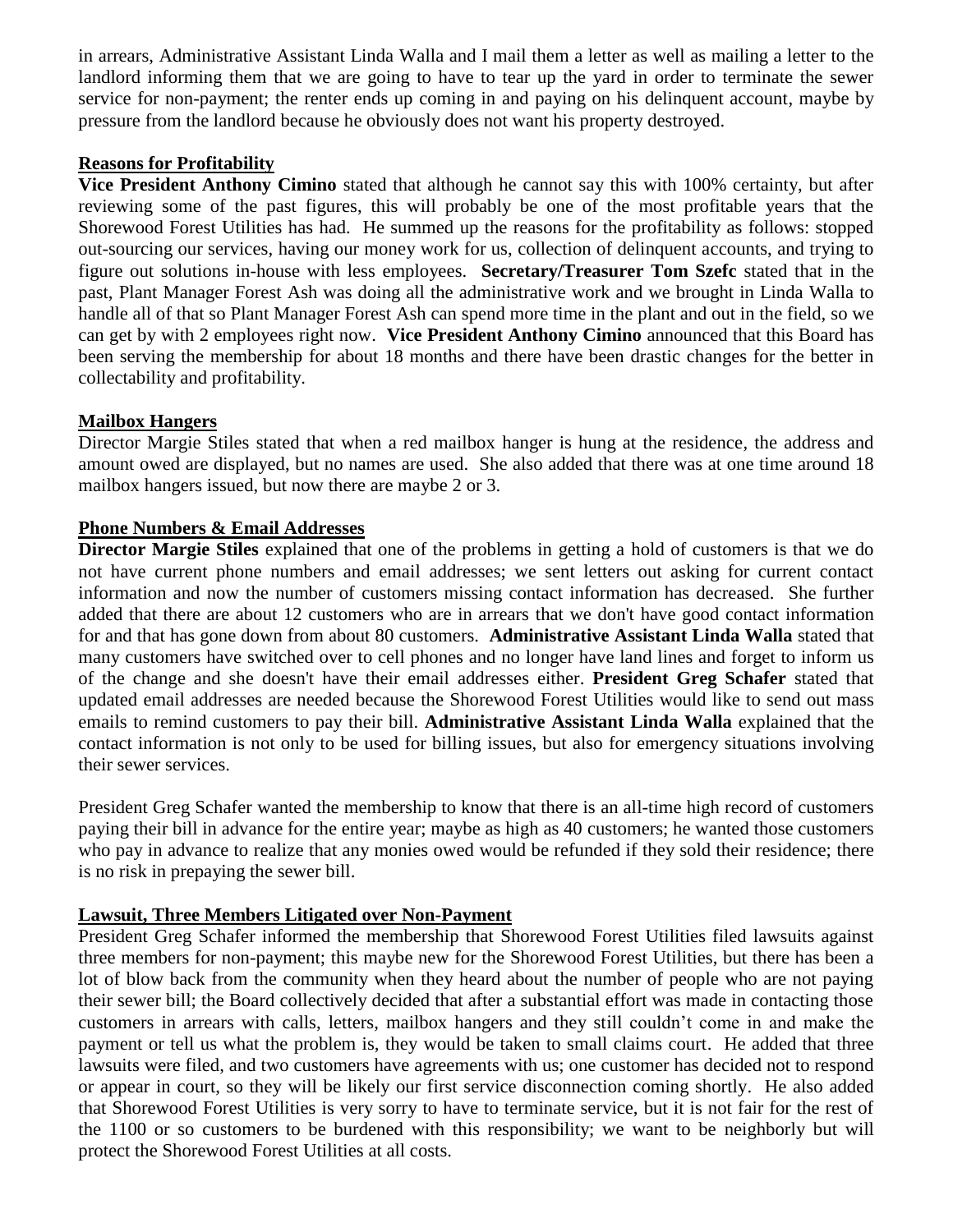# **OLD BUSINESS (32:07)**

### **By-Laws, Update**

President Greg Schafer stated that it is imperative in the month of January we will diligently work on revising the By-laws; there are several areas of the By-laws that were revised in 2009 that I am personally opposed to; one of the By-laws gives the Board the authority to sell the Utility Plant without a membership vote; we don't believe this is how it should be done; if the Utility Plant is to be sold, it should be put to a vote of the members who should collectively decide. He went on to say that this is currently an important point; we have taken on several outside subdivisions such as Arbor Lakes and Sagamore; those customers are not Shorewood Forest residents; the sewage doesn't flow into their subdivision, it flows into the plant located in the Shorewood Forest Subdivision; we are very concerned about losing ownership and control; every time we bring in a new customer, they become an owner, so our ownership continues to get reduced and our voice becomes smaller and smaller; this is the crux of the lawsuit we are in currently; Shorewood Forest does not want to lose ownership; we want to maintain good common sense in managing the Utility Plant.

President Greg Schafer explained that as the By-laws currently read, there are only two conditions whereby the membership must vote:

- The expansion of the CTA (Certified Territorial Area), whereby the state of Indiana gives us a block of ground and we decide whether or not to expand our sewer service area.
- Borrowing more money; the former Board has us strapped right now with a 3.5 million dollar bond issue; there are substantial repairs required at the Plant and we are working with a new engineering firm to figure out how best to proceed.

President Greg Schafer went on to say that the Utility plant is owned by the membership and they should be required to vote as to whether or not to sell the Plant; this is not a decision that should be made solely by 4 or 5 members of the Board; currently a 60 % majority is required for the vote to pass; we have about 1,000 people in the Utility and it takes about a 10% quorum for an action to pass; if a 100 people vote, currently a simple majority wins; 51% majority vote could sell the plant and Shorewood Forest Utilities could suffer dire consequences.

President Greg Schafer asked that the community attend the meetings regarding the revision of the Bylaws; we want you to hear what the current By-laws are stating and how we feel they should be changed; we want to hear from the community on whether they agree or disagree with the changes; we will take their input seriously; there will be signs posted at the entrances announcing the meetings; there will be at least two meetings to discuss the By-laws and then on the third meeting, the Board will take a vote on the revision; all members of all the subdivisions should attend.

## **Lab Analysis Equipment for In-House Testing, Update**

President Greg Schafer explained that our testing is currently done by an outside laboratory with a cost of \$2,600 to \$2,900 per month and we would like to do the lab testing in-house as a cost-saving measure; we believe we have the man power right now without changing anything to accomplish this testing three times per week, 4-5 hours each testing day.

**Secretary/Treasurer Tom Szefc** explained that if you look at the plant manager's operational report, there are 4 tests that need to be done: the CBOD (Carbonaceous Biochemical Oxygen Demand), TSS (Total Suspended Solids), Ammonia, and Phosphorus. He further explained that we need instruments where they can make the injection, walk away, come back at any time, and there is the result; our employees cannot be standing there all day fiddling around with test tubes and beakers and swirling stuff because that is not going to work; they will be tied up for too long making these tests. He informed the membership that we will have to make more of an investment where these instruments can do more of the sample preparation and testing to free our employees up. He has figured out what is needed to do the testing for the Phosphorus, Ammonia, and Total Suspended Solids and this would have been done months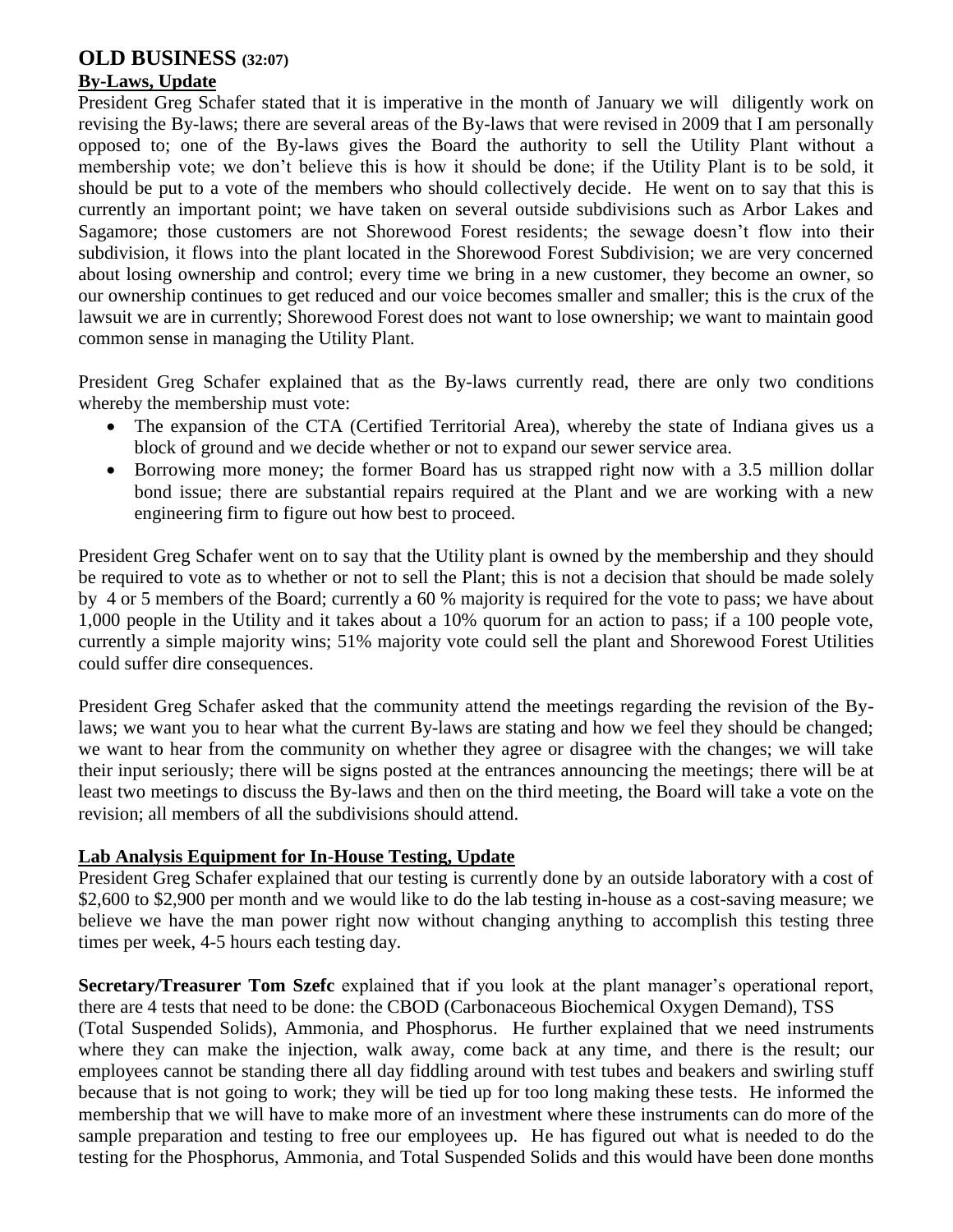ago, but it has taken a back burner in order to pursue the collection of delinquent accounts and to prepare paperwork for the lawsuits. **President Greg Schafer** added that even after the purchase of the equipment, we will be saving \$20,000 - \$ 22,000 per year doing the testing in-house; hopefully by year-end we will have this in place.

#### **Shellbourne Conference Center, Miscalculation of Sewer Usage**

President Greg Schafer clarified the fact that Shellbourne is not a member/owner of the Utility and that they are our only commercial customer so they pay a metered rate, not a flat rate; in the summer, their typical monthly \$3,000 sewer bill skyrocketed to \$13,000 and initially we thought that the meter was not working properly; however, we learned they had pumped down their two several thousand gallon tanks in order to do repairs. He went on to say that during the next 4 months they had a very low bill and we found out it was because they were now refilling their tanks; so, we reviewed the Shellbourne account and realized we were about \$10,000 short of our yearly revenue generated by Shellbourne. He added that we contacted Shellbourne and informed them that the meter was working fairly well and billed them for the additional \$10,000 and are awaiting payment. He also added that Shellbourne has been open to our concerns.

## **NEW BUSINESS (44:30)**

## **Generators for Roxbury, Amhurst Ct. & Wexford**

President Greg Schafer reiterated that we have these generators in place; the concrete pads are poured, the wires are pulled, and we are waiting for NIPSCO to connect the gas line. He added that initially NIPSCO was talking about billing us to install the gas lines, but after negotiating with them, they agreed not to charge us.

## **Employee Receives the Indiana Wastewater Treatment Plant Class 1 Operator's Certification**

Michael Wilder who has been an employee of the Utility Plant for about three years has passed his Class 1 Operator's Certification Test; Plant Manager Forest Ash has a Class 3 license (*Class 2 license is required to run our Plant*); Michael Wilder isn't qualified to run the Plant on his own, but is working toward the next step; this earned him a pay increase.

# **COMMENTS FROM THE MEMBERSHIP (46:26)**

## *Jerry Ruschak (Lot 9) asked when the By-law meeting was going to take place.*

**President Greg Schafer** replied that we don't know that yet, but it will be in the month of January and we will certainly advertise that. **Secretary/Treasurer Tom Szefc** added that we will be having several meetings regarding the By-laws.

### *Jerry Ruschak (Lot 9) asked, "how do we know if Shorewood Forest Utilities has their updated phone number and email address?"*

**President Greg Schafer** told them to call the office to see if the office has their contact information. **Administrative Assistant Linda Walla** added not to assume because the Property Owners Association has that information that we have it; SFU and the POA are two separate entities.

# **COMMENTS FROM THE BOARD (49:01)**

Vice President Anthony Cimino suggested that when we purchase new coupon booklets, we can leave a space for customers to update or confirm their contact information on the flip side, like the credit card companies do.

**Vice President Anthony Cimino** stated that a colleague of his who lives in Edgewood was not aware that he had to pay a separate sewer bill and wanted to know if there is a way for the Shorewood Forest